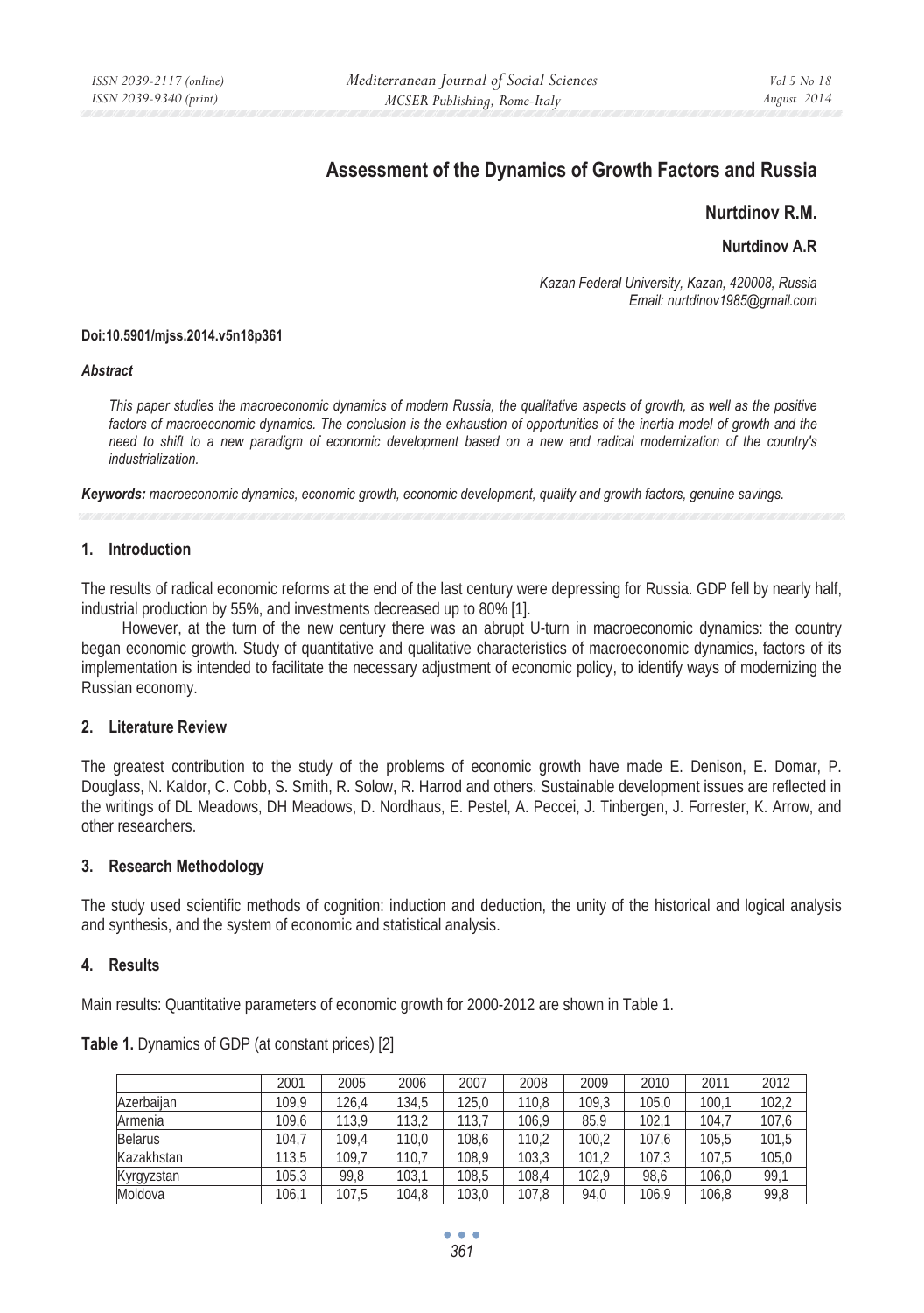| Russia         | 105,1    | 106.4 | 108.2    | 108,5 | 105.2 | 92.2  | 104.0 | 104.3 | 103,4 |
|----------------|----------|-------|----------|-------|-------|-------|-------|-------|-------|
| Taiikistan     | 109.6    | 106.7 | 107.0    | 107.8 | 107.9 | 103.9 | 106.5 | 107.4 | 107,5 |
| Turkmenistan   | $\cdots$ | 113.3 | $\cdots$ | 111.0 | 114.7 | 106.1 | 109.2 | 114.7 |       |
| Uzbekistan     | 104.5    | 107.0 | 107.5    | 109.5 | 109.0 | 108.1 | 108.5 | 108.3 | 108,2 |
| <b>Ukraine</b> | 109.2    | 102.7 | 107.3    | 107.9 | 102.3 | 85.2  | 104.2 | 105.2 | 100,2 |
| All in the CIS | 106.0    | 106.7 | 108.7    | 108,8 | 105,3 | 93,1  | 104.5 | 104.7 | 103,4 |

As can be seen from the table number 1, in Russia 2000-2008 demonstrated relatively high rates of economic growth, with the average reaching 5.9% (Gabdrakhmanov and Rozhko, 2014). However, the positive macroeconomic results had been observed in other CIS countries. Comparative analysis of growth in the Russian Federation was not as impressive: they were below the level of most of the countries (except Ukraine and Kyrgyzstan) and less than the average for the CIS. But even the stated rate of growth should be treated with a certain degree of skepticism, as the inflation rate in the country, according to M. Delyagin, was "shamelessly understated", which yielded an artificial increase in economic growth. It should also be noted that the goal set by President Vladimir Putin of doubling GDP by 2010 has not been fulfilled.

**Table 2.** GDP cumulatively (in constant prices) [3]

| 2000=100       | 2001 | 2005 | 2006 | 2007 | 2008 | 2009 | 2010 | 2011 | 2012     |
|----------------|------|------|------|------|------|------|------|------|----------|
| Azerbaijan     | 110  | 188  | 253  | 317  | 351  | 383  | 403  | 403  | 412      |
| Armenia        | 110  | 178  | 202  | 229  | 245  | 210  | 215  | 225  | $\cdots$ |
| <b>Belarus</b> | 105  | 143  | 158  | 171  | 189  | 189  | 203  | 215  | 218      |
| Kazakhstan     | 114  | 164  | 181  | 197  | 204  | 206  | 221  | 238  | 250      |
| Kyrgyzstan     | 105  | 120  | 124  | 135  | 146  | 150  | 148  | 158  | 157      |
| Moldova        | 106  | 141  | 148  | 152  | 164  | 154  | 165  | 176  | $\cdots$ |
| Russia         | 105  | 135  | 146  | 158  | 166  | 153  | 159  | 167  | 173      |
| Tajikistan     | 110  | 159  | 170  | 183  | 197  | 205  | 218  | 235  | 252      |
| Uzbekistan     | 104  | 130  | 139  | 153  | 166  | 180  | 195  | 211  | 229      |
| Ukraine        | 109  | 145  | 156  | 168  | 172  | 146  | 152  | 160  | 161      |
| All in the CIS | 106  | 138  | 150  | 163  | 172  | 160  | 167  | 176  | 182      |

Table number 2 indicates that GDP in 2010 increased only 159% over the level of 2000. If the base of 2003 is taken, when the initiative was announced, the increase was only 144%. At the same time, this goal was reached by Armenia, Belarus, Kazakhstan, Tajikistan and Uzbekistan. Azerbaijan exceeded 400%.

After a brief recession in 2009, economic growth in Russia again resumed, but its rate was significantly lower than in the preceding period: 4.0%, 4.3%, and 3.4% respectively for 2010, 2011 and 2012. By the end of 2013, economic growth was 1.3%, which clearly indicates its attenuation. Given a real, and not understated deflator, the country is likely already in recession.

Amid the global economic crisis, in which Russia was captured in 2008-2009, our country was among the most vulnerable and showed the worst results. By mid-2009 decline in GDP in our country has reached 10.9%, which was two times higher than in the EU and 2.5 times higher than in the United States [4]. Of particular concern was the following trend: the more complex products and higher value-added the industry, the worse the results. For example, iron ore production decreased by 18.3%, steel production - by 26.5%, seamless tubes - by 43.8%, and vehicles - by 62.6%. Wood production decreased by 6.2%, timber - by 19.6%, and furniture - by 40% [5].

For only one year, the share of manufacturing in GDP fell from 18.3% to 15.1%, while the final consumption expenditure increased from 64.2% to 78% of GDP and gross capital formation, on the contrary, decreased from 25.5% to 14.9%, reflecting the continued degradation of industry [6].

Despite the importance of the quantitative aspect of macroeconomic dynamics, qualitative characteristic growth seems more significant, and can be considered on the following criteria: by structural changes in the degree of efficiency, social orientation, and in their implementation and other factors.

As we know the traditional macroeconomic indicators (GDP, GNP), have a number of drawbacks and limitations, therefore can not be a reliable indicator of economic development. They appear only the most common measure of wealth estimated.

The indicator of adjusted net (true) savings, developed by the World Bank, can be used as such [7]. The main content of this indicator is based on the calculation of economic assets which are generated by the country, adjusted for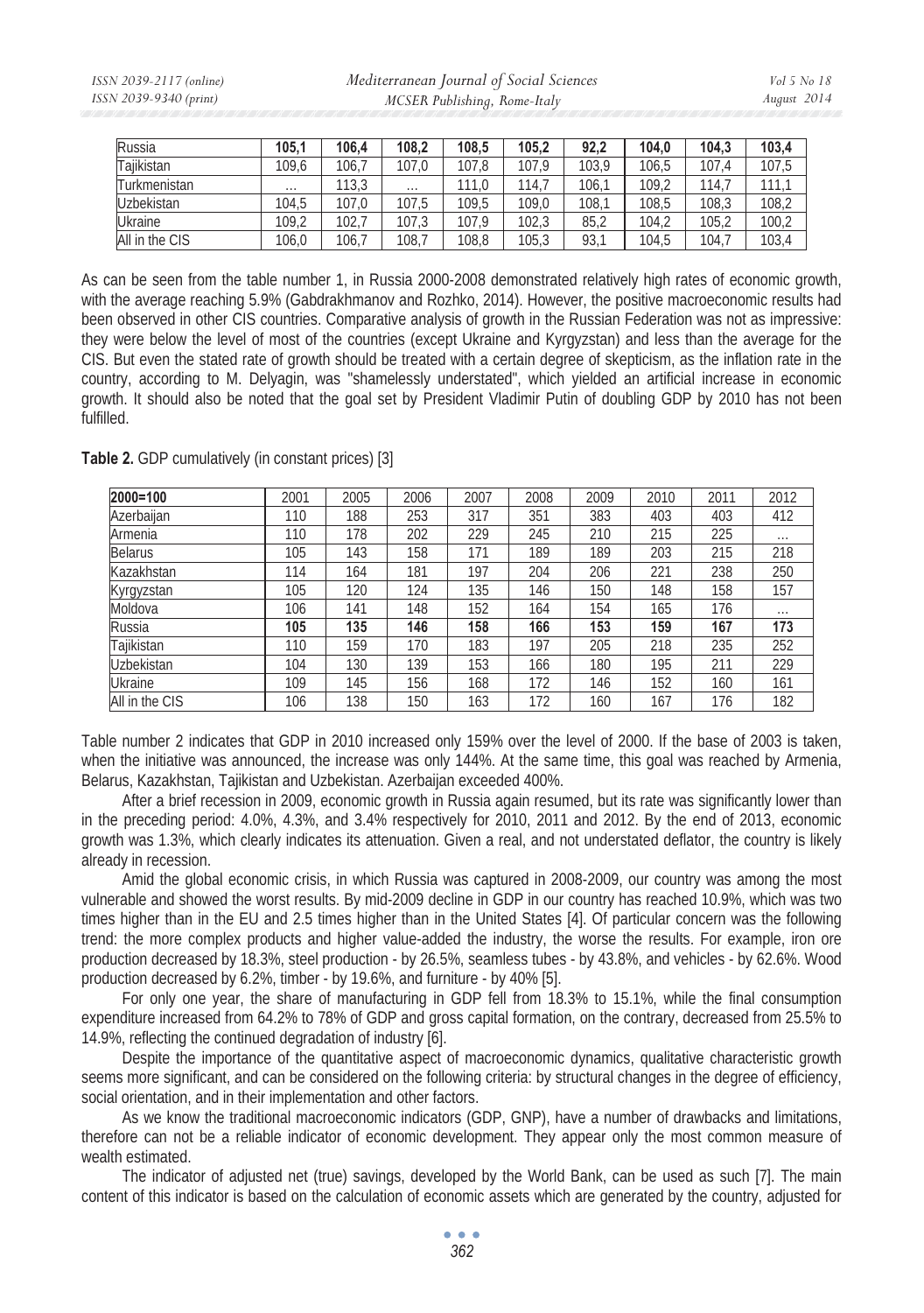| ISSN 2039-2117 (online) | Mediterranean Journal of Social Sciences | Vol 5 No 18 |
|-------------------------|------------------------------------------|-------------|
| ISSN 2039-9340 (print)  | MCSER Publishing, Rome-Italy             | August 2014 |

depletion of mineral, environmental, energy, and damage to the natural environment, and an amount of assets or net savings which can be used for future generations.

Correction of gross domestic savings occurs in two stages. At the first stage the value of net domestic savings (NDS) is calculated as the difference between gross domestic savings (GDS) and the value of the depreciation of productive assets (CFC). In the second stage, net domestic savings is increased by the amount of expenditure on education (EDE), and reduced by the amount of natural resource depletion (DPNR) and damage from environmental pollution (DME):

GS = (GDS - CFC) + EDE - DPNR - DMGE.

The above formula yields net savings used to calculate the data by country, and all data used in it are taken as a percentage of GDP. We propose to optimize this formula and calculate the index value (absolute) terms:

 $GS = GDP - (LSF + HP) - ITS - CPD - VA + RO + RH + RSPFK$ 

where GS - genuine savings; GDP - Gross Domestic Product; ACH - actual consumption of households; PG public consumption; DFA- the depletion of fixed assets; CNR - consumption of natural resources; EHSA- emissions of harmful substances into the atmosphere; SE - spending on education; EH - expenditure on health; SPEPC- social policy expenditures and physical culture. To solve this problem, as with the initial data, we use the materials of the Federal State Statistics Service. The results of our calculations of the true savings of the Russian Federation is presented in Table 3 and Figure 1.

|                         | 2005       | 2006      | 2007       | 2008          | 2009        | 2010      | 2011       |
|-------------------------|------------|-----------|------------|---------------|-------------|-----------|------------|
| <b>GDP</b>              | 21 509,76  | 26 917.20 | 33 247.51  | 41 276.84     | 38 807,22   | 45 172.74 | 54 585,23  |
| <b>ACH&amp; PG</b>      | 12 391.10  | 15 160.80 | 18 742.40  | 23 446.00     | 29 351.00   | 32 070.00 | 37 254.00  |
| <b>DFA</b>              | 4 209,80   | 4 209,80  | 5 276,20   | 6 3 3 2 , 6 0 | 7 618,00    | 8 196.00  | 9 123,30   |
| Oil                     | 5847.95    | 5 870,07  | 8 8 1 1.55 | 4 132,01      | 9 158.37    | 10 847.76 | 12 081,10  |
| Gas                     | 513.12     | 1907,16   | 1999.98    | 2 799.77      | 2476        | 2 907.83  | 3 602,27   |
| Coal                    | 334.58     | 471,2     | 474.77     | 558,64        | 487,62      | 670.41    | 746,38     |
| <b>EHSA</b>             | 17,33      | 16,8      | 15,84      | 15            | 18,2        | 17.4      | 16,93      |
| EН                      | 85,6       | 141,9     | 192,9      | 330,8         | 431,4       | 426,9     | 466,4      |
| <b>SE</b>               | 163        | 227,1     | 319,3      | 384.4         | 448.10      | 456,8     | 531,2      |
| <b>SPEPC</b>            | 248.6      | 369       | 512,2      | 715,2         | 879.5       | 883.7     | 997,6      |
| GS (billions of rubles) | $-2306,92$ | 19,37     | $-1048.83$ | 5423,22       | $-8,543,44$ | -7 769,26 | $-6243,55$ |

**Table 3.** Results of calculation of genuine savings of the Russian Federation



**Figure 1.** Graphical display of genuine savings calculations of the Russian Federation

As can be seen from Table 1, there was a positive GDP growth rate in the Russian Federation in 2005 - 2011 simultaneously accompanied by negative genuine saving rates. This testifies to the poor quality of economic growth, which results in depletion of natural capital and environmental degradation. Corresponding correction leads to a significant reduction in traditional economic development indicators (GDP and GNP), pushing them into negative territory. It should be noted that our calculations are generally in line with the results of studies conducted by the World Bank [8]. They show that all the countries in the analysis showed positive values, and only Russia was in the negative zone, which certainly significantly devalues the official estimates of the positive growth of the country in the 2000s.

Having a significant impact on the country's real savings, as international experience shows, are the costs of providing education, health, social policy, and physical culture. However, according to our calculations, this impact was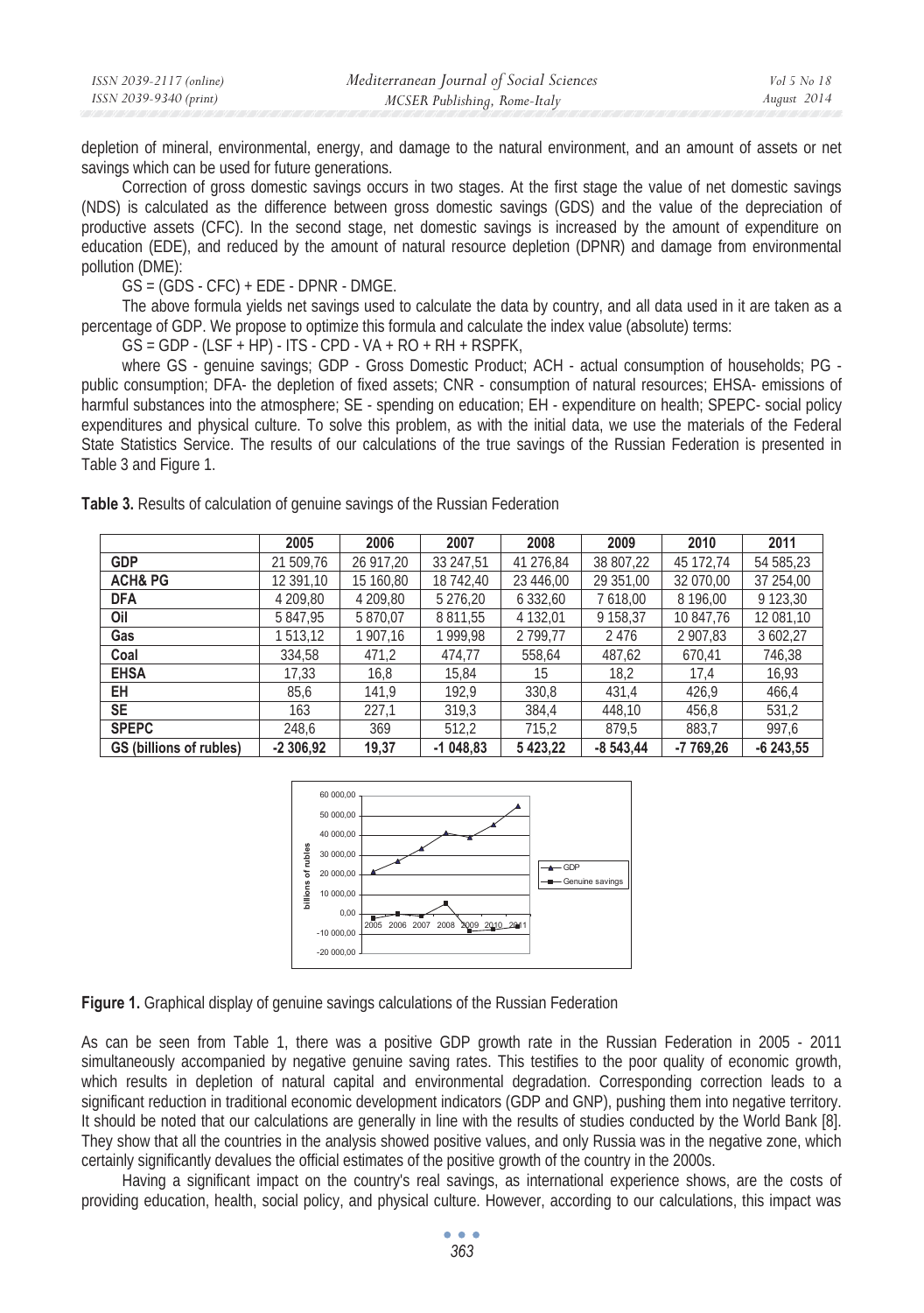insignificant, which means, on the one hand, the high value of the factors of natural resource depletion, depreciation of fixed assets, emissions of harmful substances into the atmosphere in the structure of the test indicator, and on the other, - a low level of social financing. The results of our comparisons are reflected in Figure 2



Figure 2. Impact of health care costs, social policy and physical culture to change the dynamics of genuine savings Russia

It should also be noted that the positive macroeconomic dynamics of the country during this period were provided by only a few industries, primarily natural raw materials and low value-added sectors. This is clearly reflected in the structure of domestic exports. The share of oil and gas in 1999 it was 35%, and machinery and equipment 10.5%, but in 2012 the proportion of oil and gas reached 72.7%, and the article "machinery and equipment" was reduced to 3.6% [9, 10].

Exports of high-tech products had been halved by 2008, amounting to only 0.25% of its total volume. For comparison, such products in China accounted for 16.3% of exports, with 13.5% in the United States, and in Germany, 7.6% [11].

Even with the shadow economy, the index of industrial production in Russia in 2011 was equal to only 79% of the 1990 level [12]. And this is achieved despite repeatedly rising prices for commodities, metals, and fertilizers. Experts doubt whether this is the correct comparison of the current level of industry with the pre-reform figures, since during this time, world oil prices have increased by 11 times.

Russia occupies 12 - 15% of the acreage of the world, but its share in the production of grain is only 3%. According to estimates, about half of the food market is imported, and in major metropolitan areas this share is even higher [13].

There remains an extremely low efficiency of economic growth. The energy intensity of domestic production, according to Dmitry Medvedev, is 10-12 times higher than in Japan and the United States. The metal content of domestic GDP in 2.5-3 times higher than in industrialized countries, and labor productivity in the industry on average is lower by 6 times [14].

All this has a direct impact on the competitiveness of the Russian economy, which was given only 67th place in the Hall of Fame in 2012. For business conditions, we took 120th out of 183, with the most problematic areas being the registration of enterprises (111th), dealing with construction permits (178th place), getting electricity (183th place), lending (98th place), the protection of investors (111th), taxation (105th), and international trade (160th) [15].

There remains an unsatisfactory degree of economic development in the country. Japan, which is equal to the area of the Archangelsk region, produces a GDP almost 3 times more than the whole of Russia. According to our estimates for Q1, GDP per square kilometer totaled \$86 million, but in Korea it was \$10 billion, in Switzerland \$13 billion, and in Japan \$ 14.5 billion. We're behind our Far Eastern neighbors in terms of economic development of the territory by up to 168 times. Density of paved roads is 29 km. per 1000 square km. of territory, in comparison to 600 in the U.S., 1500 in the UK and France, and 3000 in Japan. There are 6 times more roads in the United States, and 8 times more railways and airports. Across the country, 15 million people live with a complete absence of roads. As acknowledged by the Ministry of Transport 60% federal and 75% of regional roads do not meet current regulatory and technical requirements [16].

However, in terms of human development, Russia continued to significantly lag behind the developed countries. In the ranking of the United Nations we were given only 66th place, although in reality we are significantly lower, as life expectancy occupies the 126 – 161th places, and 140th in the world in health [17].

A key aspect of the study of qualitative characteristics of economic growth are the factors of its implementation. In our opinion, the positive macroeconomic dynamics provides the following reasons. First of all, economic growth was driven by a five-times devaluation of the national currency, which led to a significant reduction in demand for imported goods and thus to an increase in domestic demand. This allowed Russian companies oriented to the domestic market to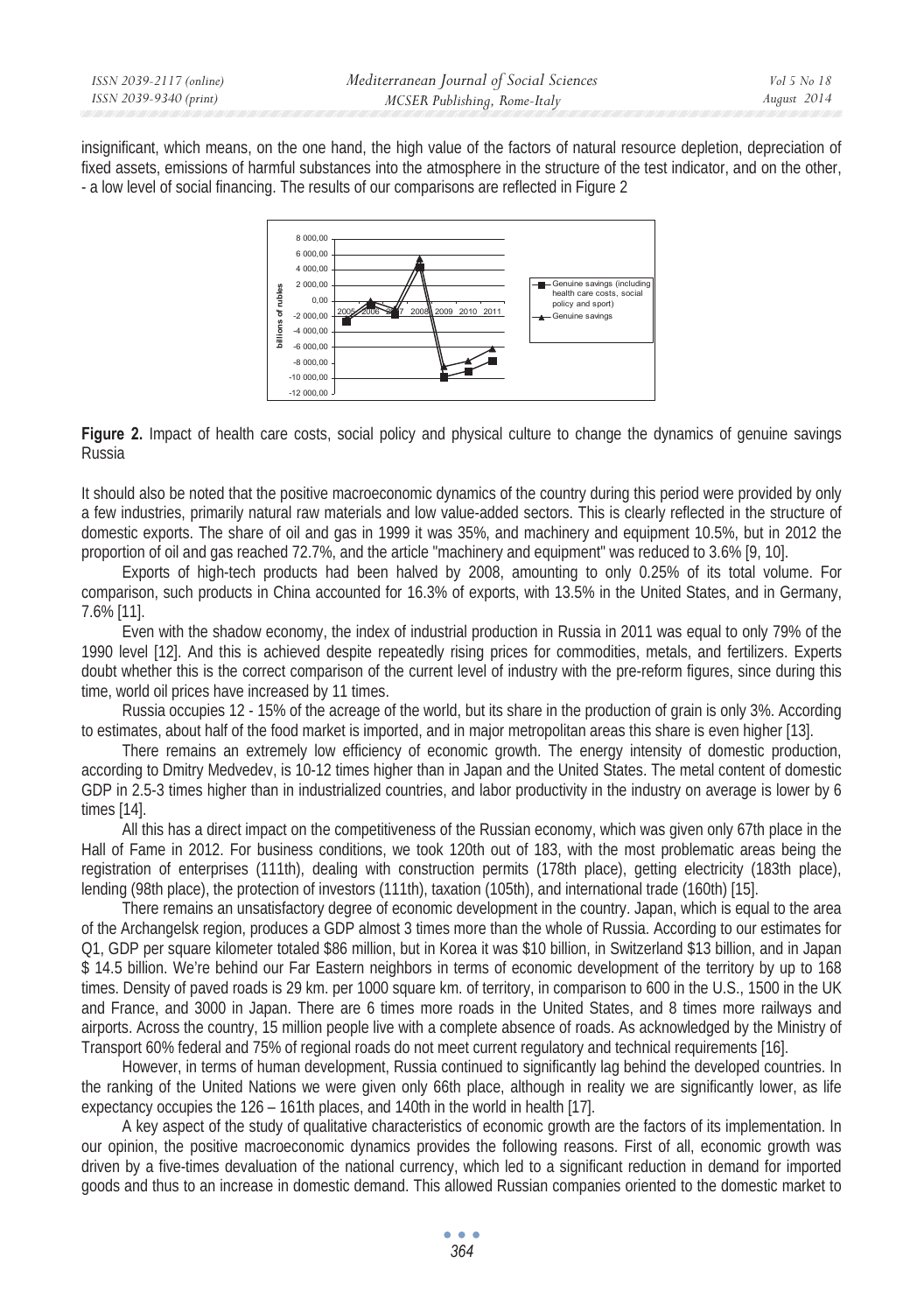utilize funds of unused production capacity and to start production. Renewed growth required additional labor; unemployment decreased, and respectively increased household incomes and business entities, a state that, in turn, became an additional source of aggregate demand, supporting economic growth. Devaluation has also contributed to increasing the competitiveness of Russian goods in foreign markets, providing significant revenue growth for exporters, thus dramatically increasing the state budget and state extra-budgetary funds, and increasing the investment activity of enterprises and the state. Secondly, the positive macroeconomic dynamics were caused by a favorable foreign economic situation caused by abnormally high prices for Russia's main exports, overwhelmingly represented, as is well known, by natural commodities. This allowed a regular inflation of the economy with liquidity due to the growth of foreign exchange reserves, and the creation of a Reserve Fund and National Welfare Fund to repay a significant portion of the public debt of the country. A favorable external environment influence was evident in the fact that the world economy is growing in significant quantities, and actively involved in offering loans to Russian banks and companies. This will significantly increase the volume of mortgage and consumer lending, which in turn, will positively affect aggregate demand and, therefore, determined and positive economic growth. Credits received by Russian companies have enhanced investment activity.

Nobody knows that the dependence of macroeconomic dynamics of the Russian Federation on the world situation and in particular the growth of oil prices very deep. It should be noted that the dynamics of GDP virtually repeats the trajectory of oil prices. This is characterized by the growth in the years 2002 -2008, when oil prices rose steadily, but the collapse in commodity prices in 2009 begat a fall in social production, and the recovery in oil prices also led to a new round of growth of GDP.

However, these factors of economic growth would not have been implemented if there were no market institutions private property, entrepreneurship, competition, a modern banking system, trade, financial markets, etc. Yes, they are poorly developed today and not effective enough, but they have earned, and allowed us to realize, the opportunities that have opened up due to favorable external conditions. It is not superfluous to recall that market institutions were created mainly in the 90s, the so-called "dashing" years.

## **5. Conclusion**

Russian economic growth was quite high, but lower than in most of the CIS countries. The quality of economic growth, however, was low and characterized by structural imbalances, the degradation of the manufacturing industry, the lack of social orientation and negative impact on the environment. Economic growth was driven primarily by market conditions and the devaluation of the ruble. Overall, the economic growth in Russia can be defined as growth without development. We have demonstrated the inertial model, which almost exhausted itself and led the country to a standstill. We need a new paradigm of economic development, based on a new and radical modernization of the country's industrialization.

## **References**

Bagautdinova N.G., Gafurov I.R., Novenkova A.Z. The transformation of region's economic area governed by the development of industrial region // World Applied Sciences Journal, 25(7), 2013, 1113-1117

Bagautdinova, N., Gafurov, I., Kalenskaya, N., Novenkova, A. The regional development strategy based on territorial marketing (The Case of Russia) // World Applied Sciences Journal, 18(Issue SPL.ISSUE. 18), 2012, 179-184

Gilmartin, M., Learmouth, D., Swales, J.K., McGregor, P., Turner, K. Regional policy spillovers: The national impact of demand-side policy in an interregional model of the UK economy // Environment and Planning A45 (4) , 2013. pp. 814-834

Huning, S., Naumann, M., Bens, O., Hüttl, R.F. Transformations of modern infrastructure planning in rural regions: The case of water infrastructures in Brandenburg, Germany // European Planning Studies19 (8) , 2011. pp. 1499-1516

Inozemtsev She drowned. -URL: http://zvezda.ru/economics/2009/10/08/crisis.htm, free.

Interstate Statistical Committee of the Commonwealth of Independent States. URL: http://www.cisstat.com/rus/macro/mac2\_an.htm, free.

Melnik A.N., Mustafina O.N. The Organization of Russian Power Market in Modern Conditions // Middle-East Journal of Scientific Research 13. - 2013. - P. 91-94.

Gabdrakhmanov N.K. and Rozhko M.V. Positioning of Volga Federal District Regions by Demographic Situation Index // World Applied Sciences Journal, Volume 30 Number 6, 2014. - pp.792-795

Nurtdinov RM, Nurtdinov A.R. Formation of innovative growth factor as an imperative of the modern economy / /Herald Kazan Technological University. - 2013. - № 13, 237-244

Report on Human Development in the Russian Federation 2009 / Edited by S. Bobyleva. - M.: Aircraft, 2010. – P 163

Russian reforms in facts and figures. -URL: http://refru.ru/product3.pdf, free.

Safiullin L.N., Ismagilova G.N., Safiullin N.Z., Bagautdinova N.G. The development of welfare theory in conditions of changes in the